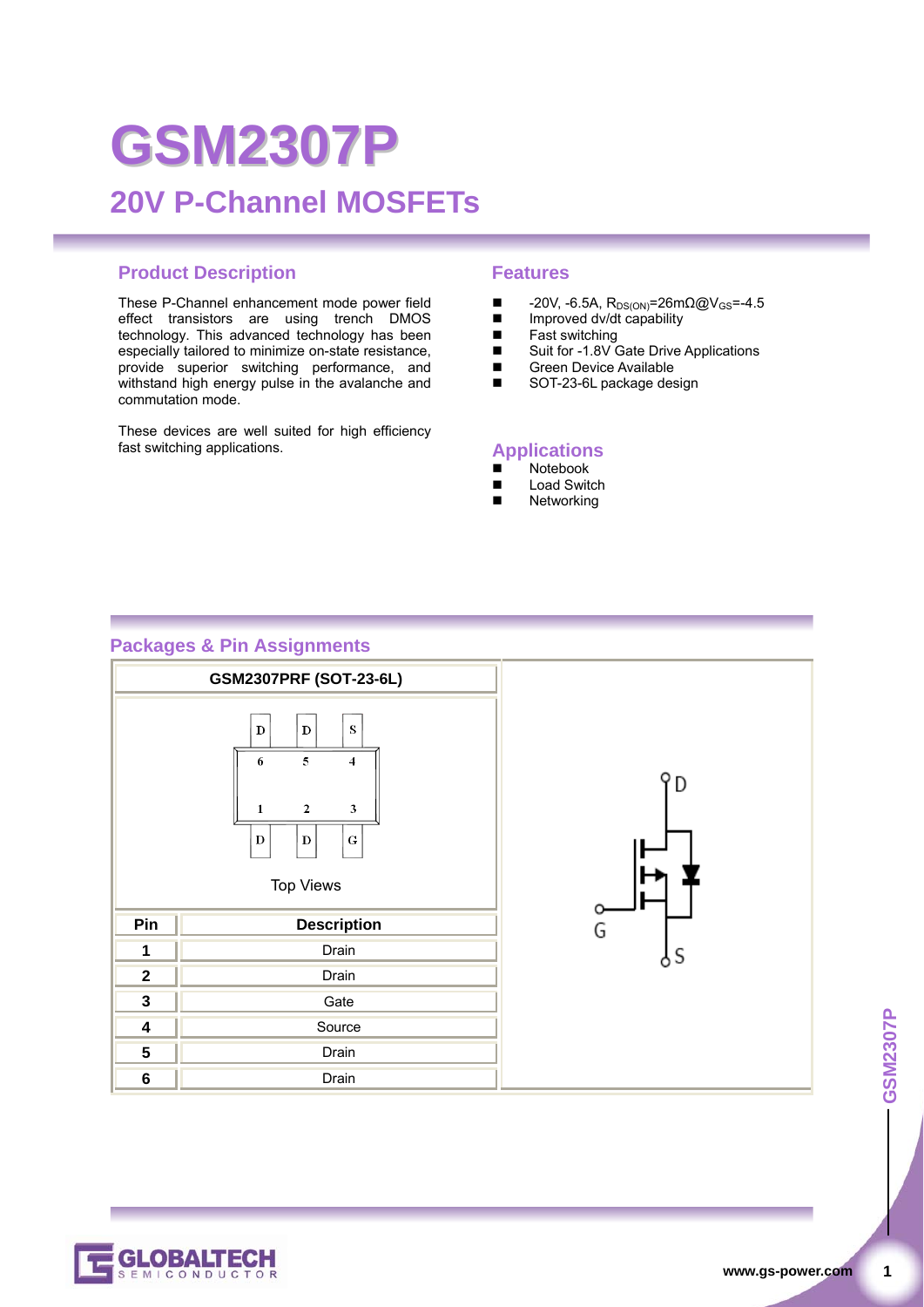# **Ordering Information**



# **Marking Information**



| <b>Part Number</b> | Package   | <b>Part Marking</b> | antitv |
|--------------------|-----------|---------------------|--------|
| 7DDE<br>ESM230     | $T-23-6L$ | UYWMM               | )00pcs |

#### **Absolute Maximum Ratings**

TA=25ºC Unless otherwise noted

| Symbol           | <b>Parameter</b>                               |                           | <b>Typical</b>  | Unit            |
|------------------|------------------------------------------------|---------------------------|-----------------|-----------------|
| $V_{DS}$         | Drain-Source Voltage                           |                           | $-20$           | v               |
| $V_{GS}$         | Gate-Source Voltage                            |                           | ±10             | V               |
| $I_{\text{D}}$   | <b>Continuous Drain Current</b>                | $T_A = 25^\circ \text{C}$ | $-6.5$          | A               |
|                  |                                                | $T_A = 100^{\circ}$       | $-4.1$          |                 |
| I <sub>DM</sub>  | <b>Pulsed Drain Current</b>                    |                           | $-26$           | A               |
|                  | Power Dissipation ( $T_A = 25^\circ\text{C}$ ) |                           | 1.56            | W               |
| $P_D$            | Power Dissipation (Derate above 25°C)          |                           | 0.012           | $W^{\circ}C$    |
| Τ,               | Operating Junction Temperature Range           |                           | $-55$ to $+150$ | $\rm ^{\circ}C$ |
| T <sub>STG</sub> | Storage Temperature Range                      |                           | $-55$ to $+150$ | $^{\circ}$ C    |
| $R_{0,IA}$       | Thermal Resistance-Junction to Ambient         |                           | 80              | $\degree$ C/W   |



 $\overline{2}$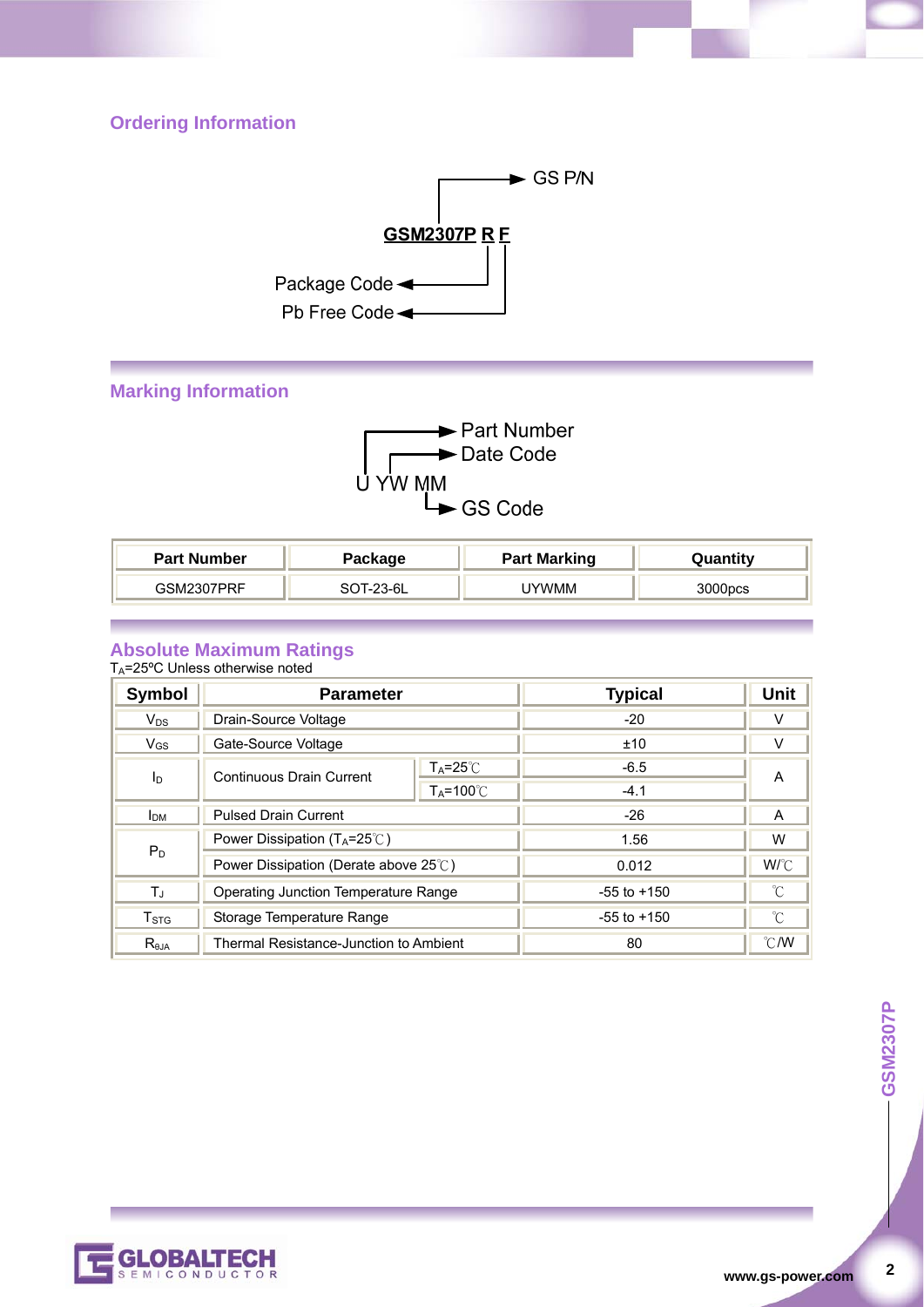### **Electrical Characteristics**

T<sub>A</sub>=25℃ Unless otherwise noted

| <b>Symbol</b>          | <b>Parameter</b>                                                                         | <b>Min</b><br><b>Conditions</b>              |        | <b>Typ</b>     | <b>Max</b> | <b>Unit</b> |
|------------------------|------------------------------------------------------------------------------------------|----------------------------------------------|--------|----------------|------------|-------------|
| <b>Static</b>          |                                                                                          |                                              |        |                |            |             |
| $V_{(BR)DSS}$          | Drain-Source Breakdown Voltage                                                           | $V_{GS}$ =0V,I <sub>D</sub> =-250uA          | $-20$  |                |            | $\vee$      |
|                        | $\triangle$ BV <sub>DSS</sub> / $\triangle$ TJ BV <sub>DSS</sub> Temperature Coefficient | Reference to 25℃,<br>$ID=-1mA$               |        | $-0.01$        |            | V/°C        |
| $V_{GS(th)}$           | <b>Gate Threshold Voltage</b>                                                            |                                              | $-0.3$ | $-0.6$         | $-1.0$     | $\vee$      |
| $\triangle V_{GS(th)}$ | $V_{GS(th)}$ Temperature Coefficient                                                     | $V_{DS} = V_{GS}I_D = -250uA$                |        | 3              |            | mV/<br>°C   |
| $_{\text{loss}}$       | Gate Leakage Current                                                                     | $V_{DS} = 0V$ , $V_{GS} = \pm 10V$           |        |                | ±100       | nA          |
|                        |                                                                                          | $V_{DS}$ =-20V, $V_{GS}$ =0V                 |        |                | $-1$       |             |
| I <sub>DSS</sub>       | Zero Gate Voltage Drain Current                                                          | $V_{DS}$ =-16V, $V_{GS}$ =0V,<br>T」=125℃     |        |                | $-10$      | uA          |
| $I_{\rm S}$            | Continuous Source Current                                                                | $V_G=V_D=0V$                                 |        |                | $-6.5$     | A           |
| <b>I</b> sm            | <b>Pulsed Source Current</b>                                                             | <b>Force Current</b>                         |        |                | $-26$      |             |
|                        | Drain-Source On-Resistance                                                               | $V_{GS} = -4.5V, I_D = -5A$                  |        | 21             | 26         | $m\Omega$   |
| $R_{DS(on)}$           |                                                                                          | $V_{GS} = -2.5V, I_D = -4A$                  |        | 26             | 32         |             |
|                        |                                                                                          | $V_{GS} = -1.8V, I_D = -3A$                  |        | 32             | 40         |             |
| <b>gFS</b>             | <b>Forward Transconductance</b>                                                          | $V_{DS}$ =-10V, I <sub>S</sub> =-5A          |        | 15             |            | $\mathbf S$ |
| $V_{SD}$               | Diode Forward Voltage                                                                    | $V_{GS}$ =0V, I <sub>S</sub> =-1A            |        |                | $-1$       | V           |
|                        | <b>Dynamic</b>                                                                           |                                              |        |                |            |             |
| $Q_{g}$                | <b>Total Gate Charge</b>                                                                 |                                              |        | 19.5           | 29         |             |
| $Q_{gs}$               | Gate-Source Charge                                                                       | $V_{DS}$ =-10V, $V_{GS}$ =-4.5V,<br>$In=-5A$ |        | $\overline{2}$ | 4          | пC          |
| $Q_{gd}$               | Gate-Drain Charge                                                                        |                                              |        | 3.6            | 7          |             |
| $C_{iss}$              | Input Capacitance                                                                        |                                              |        | 1670           | 2430       |             |
| $C_{\rm oss}$          | Output Capacitance                                                                       | $V_{DS}$ =-15V, $V_{GS}$ =0V,<br>$f = 1MHz$  |        | 220            | 320        | pF          |
| C <sub>rss</sub>       | Reverse Transfer Capacitance                                                             |                                              |        | 120            | 180        |             |
| $t_{d(on)}$            | Turn-On Time                                                                             |                                              |        | 10.4           | 20         |             |
| $t_{r}$                |                                                                                          | $V_{DD}$ =-10V, $I_D$ =-1A,                  |        | 37.5           | 71         | ns          |
| $t_{d(\text{off})}$    | Turn-Off Time                                                                            | $V_{GS}$ =-4.5V, R <sub>G</sub> =25 $\Omega$ |        | 89.1           | 129        |             |
| $t_f$                  |                                                                                          |                                              |        | 24.6           | 47         |             |



 $\mathbf{3}$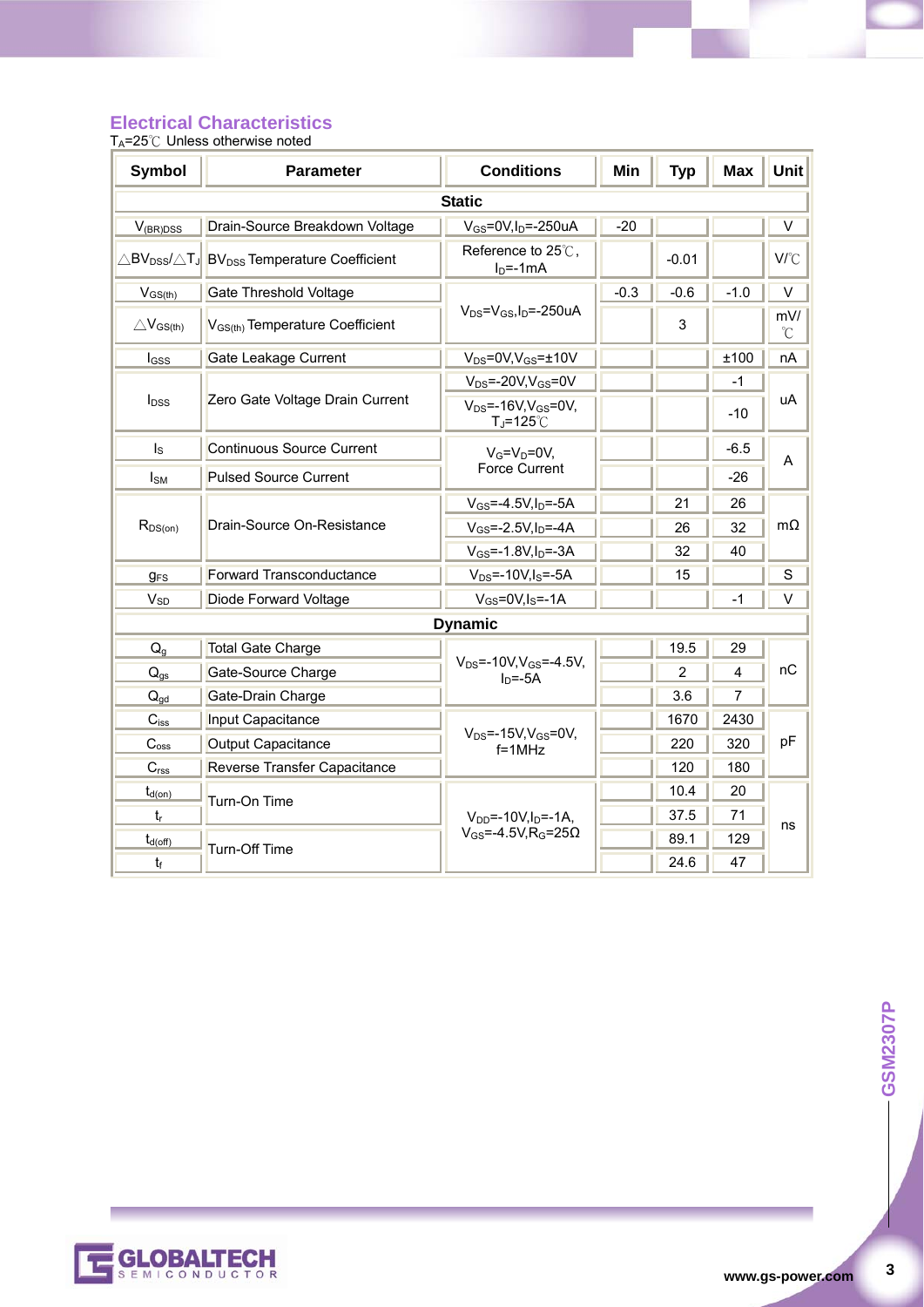#### **Typical Performance Characteristics**











 $\overline{\mathbf{4}}$ 

CONDUC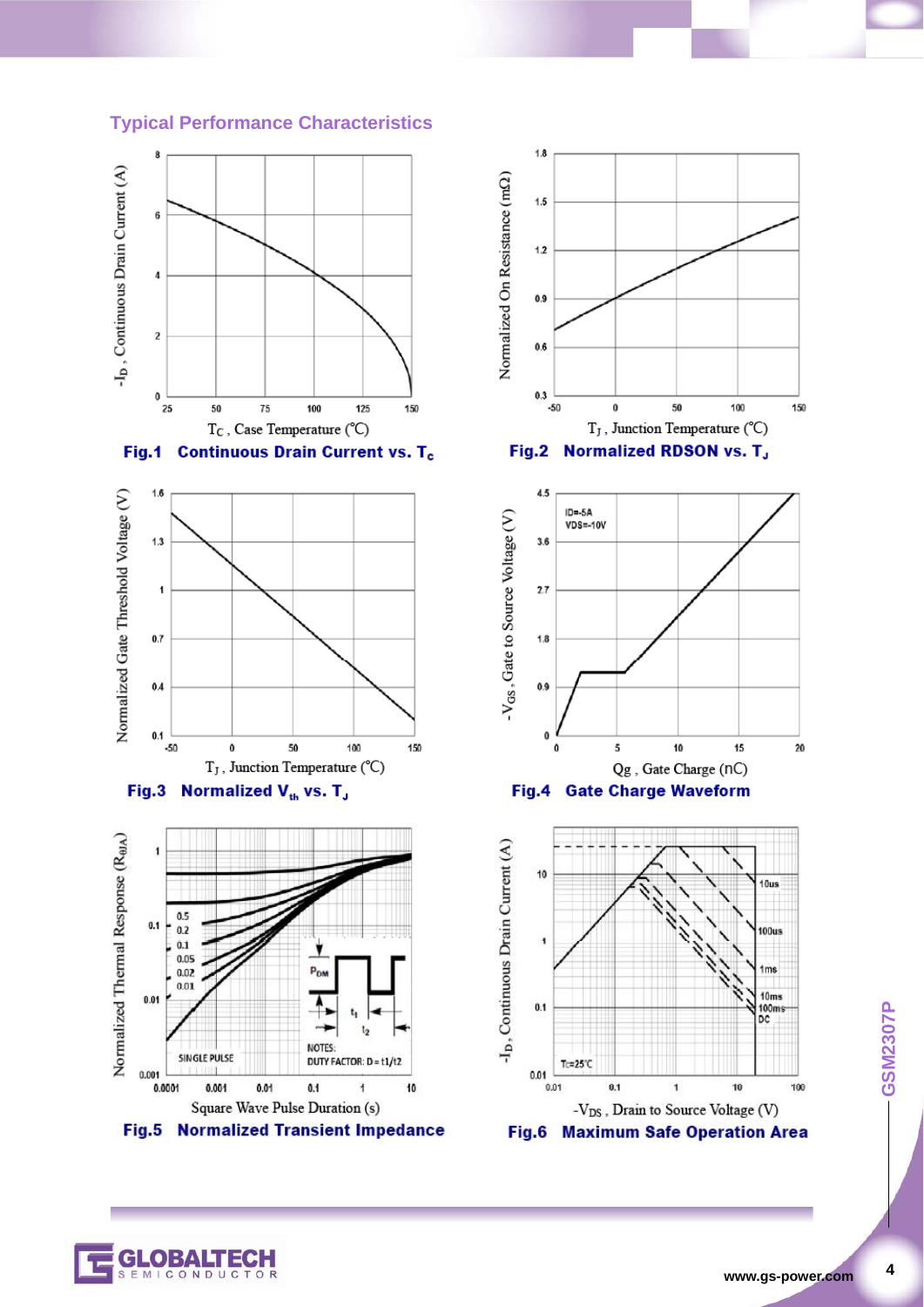# **Typical Performance Characteristics (Continue)**

Gate Charge Test Circuit & Waveform





**Resistive Switching Test Circuit & Waveforms** 





#### Diode Recovery Test Circuit & Waveforms







 $5\overline{)}$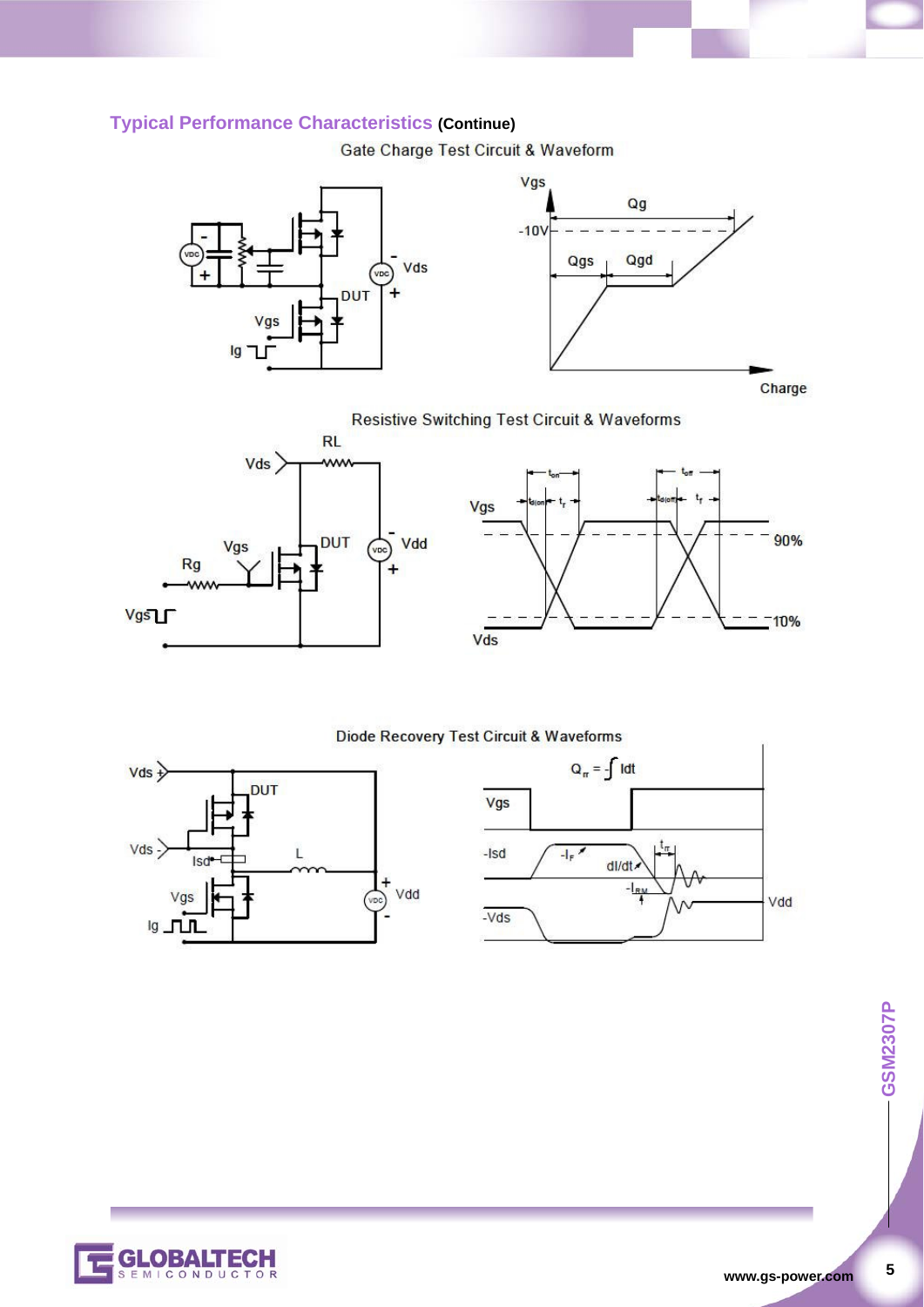# **Package Dimension**

GLOBALTECH

**SOT-23-6L**



| <b>Dimensions</b> |                       |               |                |               |  |
|-------------------|-----------------------|---------------|----------------|---------------|--|
| <b>Symbol</b>     | <b>Millimeters</b>    |               | <b>Inches</b>  |               |  |
|                   | Min                   | <b>Max</b>    | Min            | <b>Max</b>    |  |
| A1                | 0.000                 | 0.100         | 0.000          | 0.004         |  |
| A2                | 1.000                 | 1.200         | 0.040          | 0.047         |  |
| $\mathbf b$       | 0.300                 | 0.500         | 0.012          | 0.019         |  |
| $\mathbf c$       | 0.047                 | 0.207         | 0.002          | 0.008         |  |
| D                 | 2.800                 | 3.000         | 0.110          | 0.118         |  |
| E <sub>1</sub>    | 2.600                 | 3.000         | 0.103          | 0.118         |  |
| $\mathbf e$       | $0.950$ (TYP)         |               | $0.037$ (TYP)  |               |  |
| e <sub>1</sub>    | 1.900 (TYP)           |               | $0.075$ (TYP)  |               |  |
| L1                | 0.250                 | 0.550         | 0.010<br>0.021 |               |  |
| $\theta$          | $\mathbf{0}$ $^\circ$ | $8\,^{\circ}$ | $0\,^{\circ}$  | $8\,^{\circ}$ |  |



 $\bf 6$